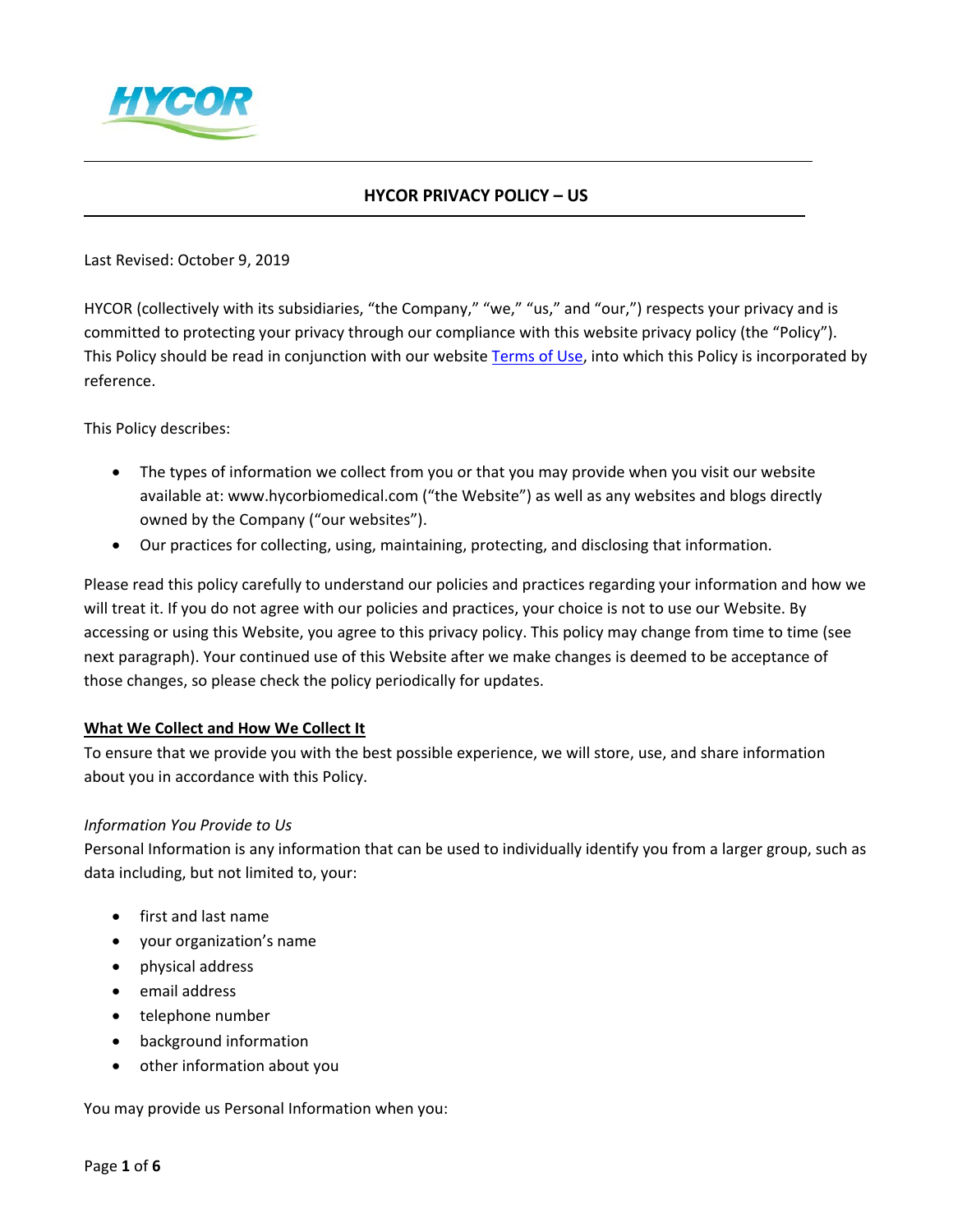- download information
- email the Company
- subscribe to our emails

#### *Automated Information Collection*

In addition to the information that you provide to us, we may also collect information about you during your visit to our Website. We collect this information using automated tools that are detailed below. These tools may collect information about your behavior and your computer system, such as your internet address (IP Address), the pages you have viewed, and the actions you have taken while using the Website. Some of the tools we use to automatically collect information about you may include:

- (a) Cookies. A "cookie" is a small data file transmitted from a website to your computer's hard drive. Cookies are usually defined in one of two ways, and we may use both of them:
	- (1) session cookies, which do not stay on your computer after you close your browser, and
	- (2) persistent cookies, which remain on your computer until you delete them or they expire.

We use the following categories of cookies on our Website.

- i. **Strictly Necessary Cookies.** These cookies are essential in order to enable you to move around the Website and use its features. Without these cookies, services you have requested, such as maintaining a record of your purchased items (e.g. a shopping cart), cannot be provided.
- ii. **Performance Cookies.** These cookies collect anonymous information on how people use our Website to help us understand how you arrive at our site, browse or use our Website and highlight areas where we can improve, such as navigation. The data stored by these cookies never shows personal details from which your individual identity can be established.
- iii. **Functionality Cookies.** These cookies remember choices you make such as the country from which you visit our Website, your preferred language, and your search parameters. This information can then be used to provide you with an experience more appropriate to your selections and to make your visits to our Website more tailored to your preferences. The information in these cookies may be anonymized. These cookies cannot track your browsing activity on other websites.
- iv. **Targeting Cookies or Advertising Cookies.** These cookies collect information about your browsing habits in order to make advertising more relevant to you and your interests. They are also used to limit the number of times you see an advertisement as well as help measure the effectiveness of an advertising campaign. The cookies are usually placed by third-party advertising networks. These cookies remember the websites you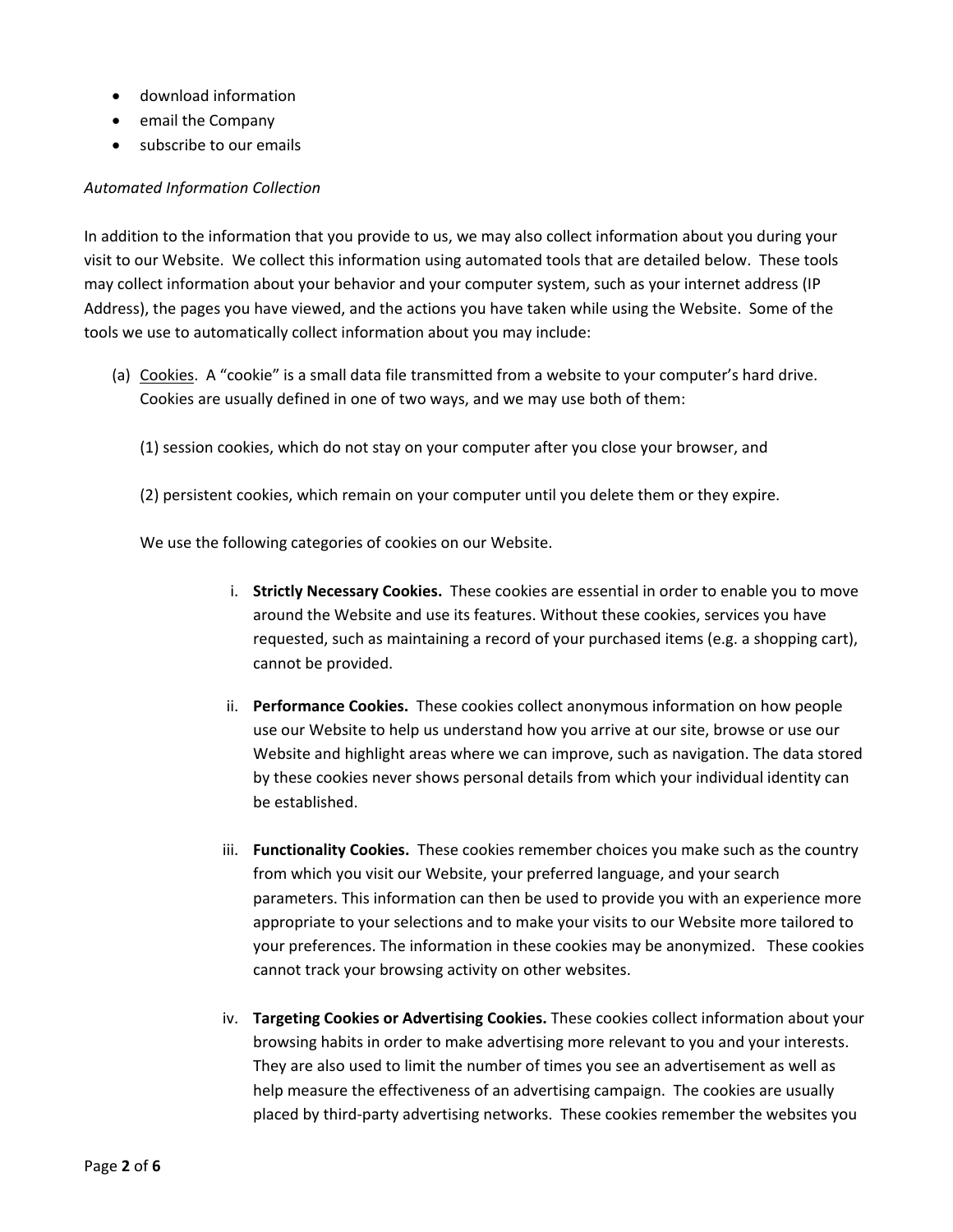visit and that information could be shared with other parties such as advertisers.

One such trusted third-party partner is Google Analytics. The Website sends aggregated, non-Personal Information to Google Analytics for the purpose of providing us with the ability to conduct technical and statistical analysis on the Website's performance. For more information on how Google Analytics supports the Website and uses information sent from the Website, please review Google's privacy policy available at [https://policies.google.com/technologies/partner-sites.](https://policies.google.com/technologies/partner-sites)

Of course, if you do not wish to have cookies on your devices, you may turn them off at any time by modifying your internet browser's settings. However, by disabling cookies on your device, you may be prohibited from full use of the Website's features or lose access to some functionality.

- (b) Web Beacons. A Web Beacon is an electronic image. Web Beacons can track certain things from your computer and can report activity back to a web server allowing us to understand some of your behavior. If you choose to receive emails from us, we may use Web Beacons to track your reaction to our emails. We may also use them to track if you click on the links and at what time and date you do so. Some of our third-party marketing partners may use Web Beacons to track your interaction with online advertising banners on our websites. This information is only collected in aggregate form and will not be linked to your Personal Information. Please note that any image file on a webpage can act as a Web Beacon.
- (c) Embedded Web Links. Links provided in our emails and, in some cases, on third-party websites may include tracking technology embedded in the link. The tracking is accomplished through a redirection system. The redirection system allows us to understand how the link is being used by email recipients. Some of these links will enable us to identify that you have personally clicked on the link and this may be attached to the Personal Information that we hold about you. This data is used to improve our service to you and to help us understand the performance of our marketing campaigns.
- (d) Third-party Websites and Services. We work with a number of service providers of marketing communications technology. These service providers may use various data collection methods to improve the performance of the marketing campaigns we are contracting them to provide. The information collected can be gathered on our websites and also on the websites where our marketing communications are appearing. For example, we may collect data where our banner advertisements are displayed on third-party websites.

## **Do Not Track Disclosure**

Other than as disclosed in this Policy, the Website does not track users over time and across third-party websites to provide targeted advertising. Therefore, the Website does not operate any differently when it receives Do Not Track ("DNT") signals from your internet web browser.

#### **Your Choices and Selecting Your Privacy Preferences**

We want to provide you with relevant information that you have requested.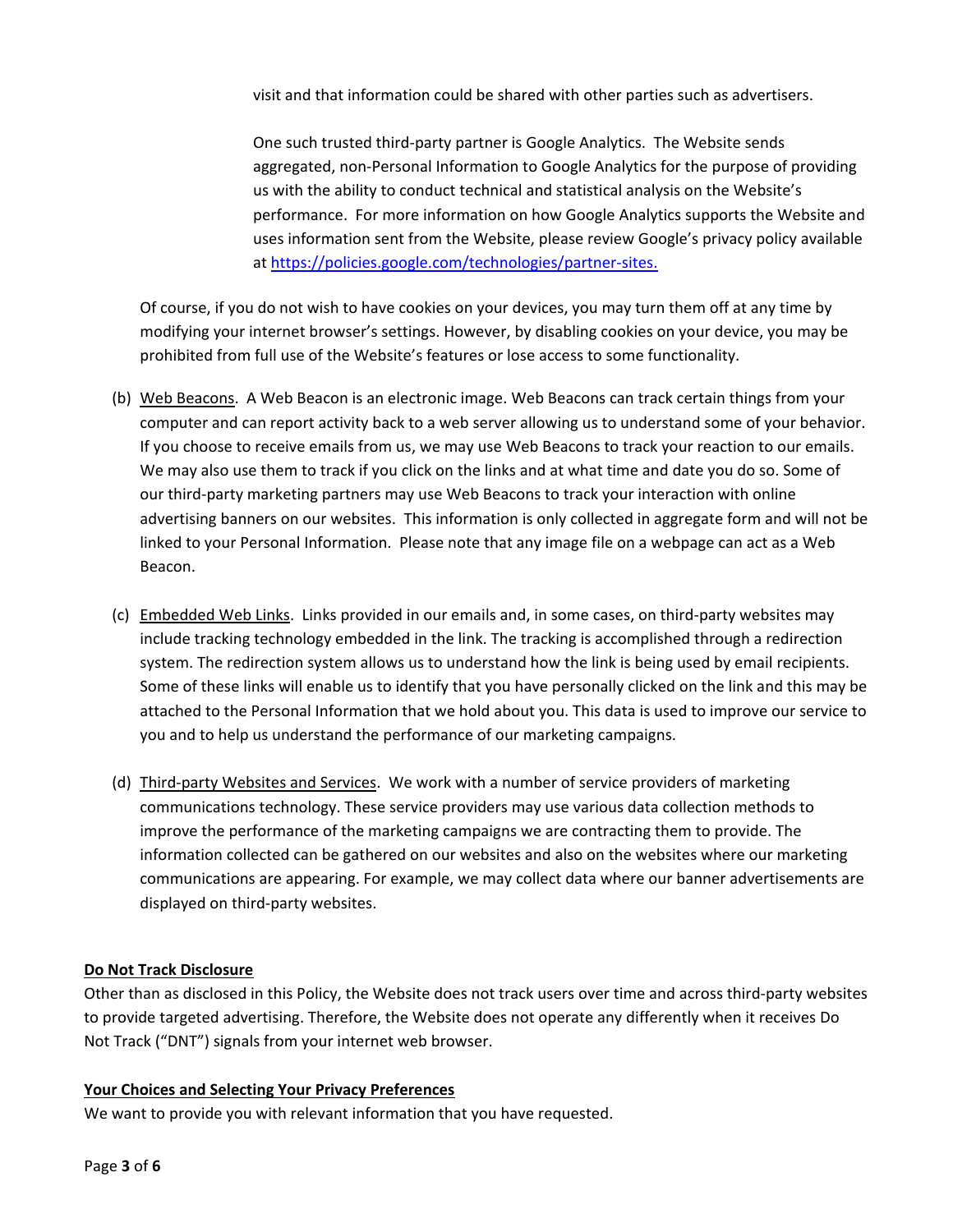If we provide subscription-based services, such as email newsletters, we will allow you to make choices about what information you provide at the point of information collection or at any time after you have received a communication from us while you are subscribed. Any transactional or service-oriented messages are usually excluded from such preferences, as such messages are required to respond to your requests or to provide goods and services, and are not intended for the purposes of marketing. We will not intentionally send you email newsletters and marketing emails unless you consent to receive such marketing information. After you request to receive these emails, you may opt out of them at any time by selecting the "unsubscribe" link at the bottom of each email. Please note that by opting out or unsubscribing you may affect other services you have requested we provide to you, in which email communication is a requirement of the service provided.

Any such communications you receive from us will be administered in accordance with your preferences and this Policy.

## **Accuracy and Access to Your Personal Information**

Any information gathered, is to the best of our knowledge, collected lawfully and fairly through our website. All information is assumed accurate and up to date and only information that is adequate and not excessive to our purpose for collection is obtained. We strive to maintain and process your information accurately. We have processes in place to maintain all of our information in accordance with relevant data governance frameworks and legal requirements. We employ technologies designed to help us maintain information accuracy on input and processing.

Where we can provide you access to your Personal Information in our possession, we will always ask you for a username and password to help protect your privacy and security. We recommend that you keep your password safe, that you change it periodically, and that you do not disclose it to any other person or allow any other person to use it.

To view and change the Personal Information that you have provided to us, you can log in to your account and follow the instructions on that webpage, or contact us directly for assistance.

#### **Information Protection and Security**

We have implemented measures designed to secure your personal information from accidental loss and from unauthorized access, use, alteration and disclosure. Unfortunately, the transmission of information via the internet is not completely secure. Although we do our best to protect your personal information, we cannot guarantee the security of your personal information transmitted to our Website. Any transmission of personal information is at your own risk. We are not responsible for circumvention of any privacy settings or security measures contained on the Website.

Employees within HYCOR with access to your information are required to utilize such information only in adherence to this Policy.

#### **Use of Information**

We collect this information from you solely for the purposes specified on our Website. Occasionally we may use information to provide customer specific offerings, online marketing, or for promotional purposes. HYCOR does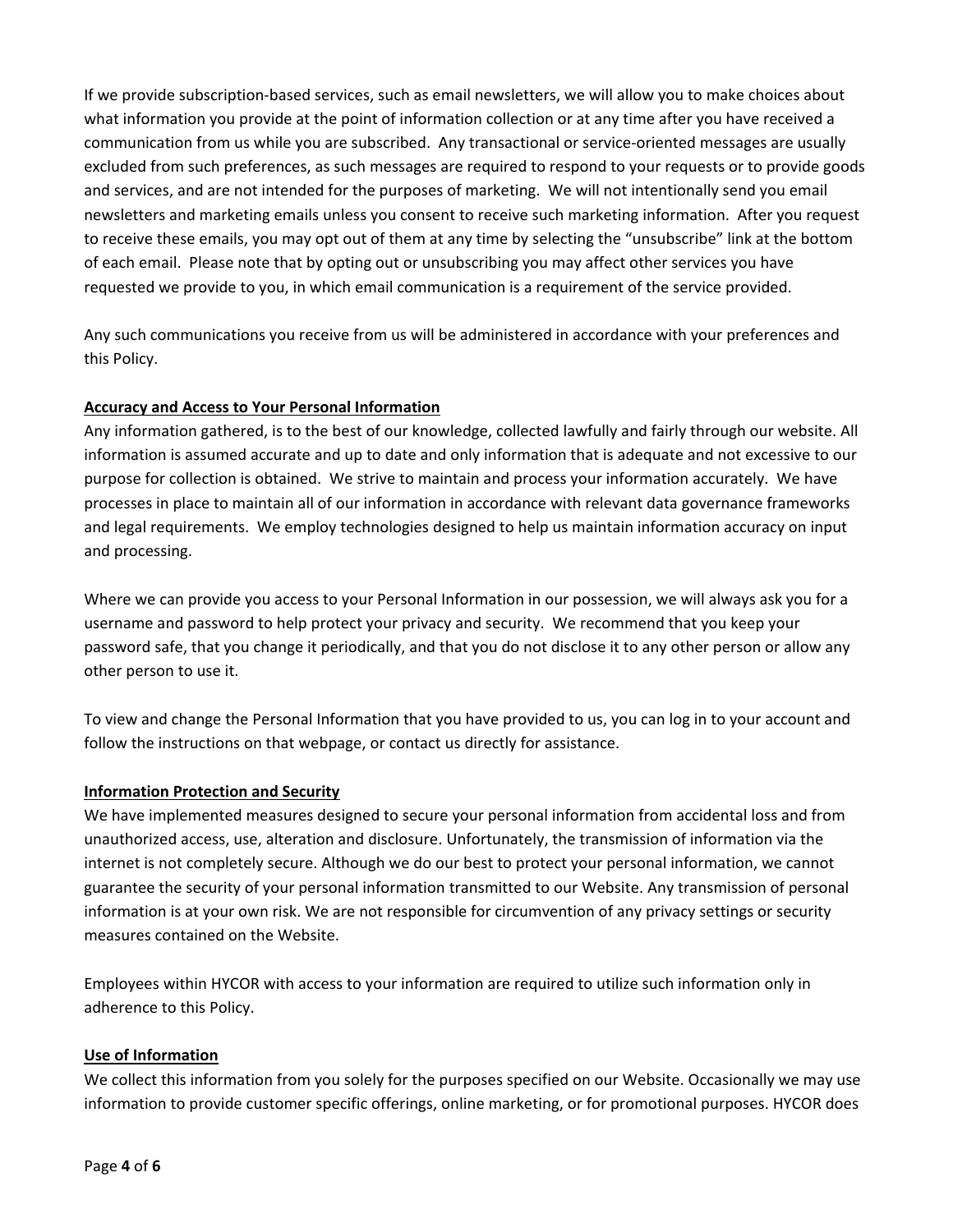not share data it collects with various third parties, partners, site sponsors, or sites with links to our site unless requested by customer. Personal information collected about you may be utilized for the following purposes:

- providing products or services you have requested;
- improving our services;
- developing and/or having you informed of additional products or services we think will be of interest to you;
- answering questions you may have;
- we may also disclose your personal information to comply with any court order, law, or legal process, including to respond to any government or regulatory request; and
- we may disclose aggregated information about our users without any restriction.

#### **How We Share Your Information**

We do not sell or lease your information to any third party. We may disclose your Personal Information to our trusted third-party business partners in accordance with this Policy. We work with a number of partners that help us process your requests, deliver customer service and support, send email marketing communications, and provide experiences that you have come to expect from us. We will share your Personal Information with these third parties in order to fulfill the service that they provide to us. These third-party partners are under contract to keep your Personal Information secure and not to use it for any reason other than to fulfill the service we have requested from them.

California Residents. We will not disclose or share your Personal Information with third parties for the purposes of third-party marketing to you without your prior consent.

Except as described in this Policy, we will not share your information with third parties without your notice and consent, unless it is under one of the following circumstances:

- Responding to duly authorized information requests from law enforcement or other governmental authorities.
- Complying with any law, regulations, subpoena, or court order.
- Investigating and helping prevent security threats, fraud, or other malicious activity.
- Enforcing or protecting the rights and properties of the Company or its subsidiaries.
- Protecting the rights or personal safety of the Company's employees.

There are circumstances where the Company may decide to buy, sell, or reorganize its business in selected countries. Under these circumstances, it may be necessary to share or receive Personal Information with prospective or actual partners or affiliates. In such circumstances, the Company will ensure your information is used in accordance with this Policy.

#### **Third-party Websites**

This Policy does not apply to websites or other domains that are maintained or operated by third parties or our affiliates. Our websites may link to third-party websites and services, but these links are not endorsements of these sites, and this Policy does not extend to them. Because this Policy is not enforced on these third-party websites, we encourage you to read any posted privacy policy of the third-party website before using the service or site and providing any information